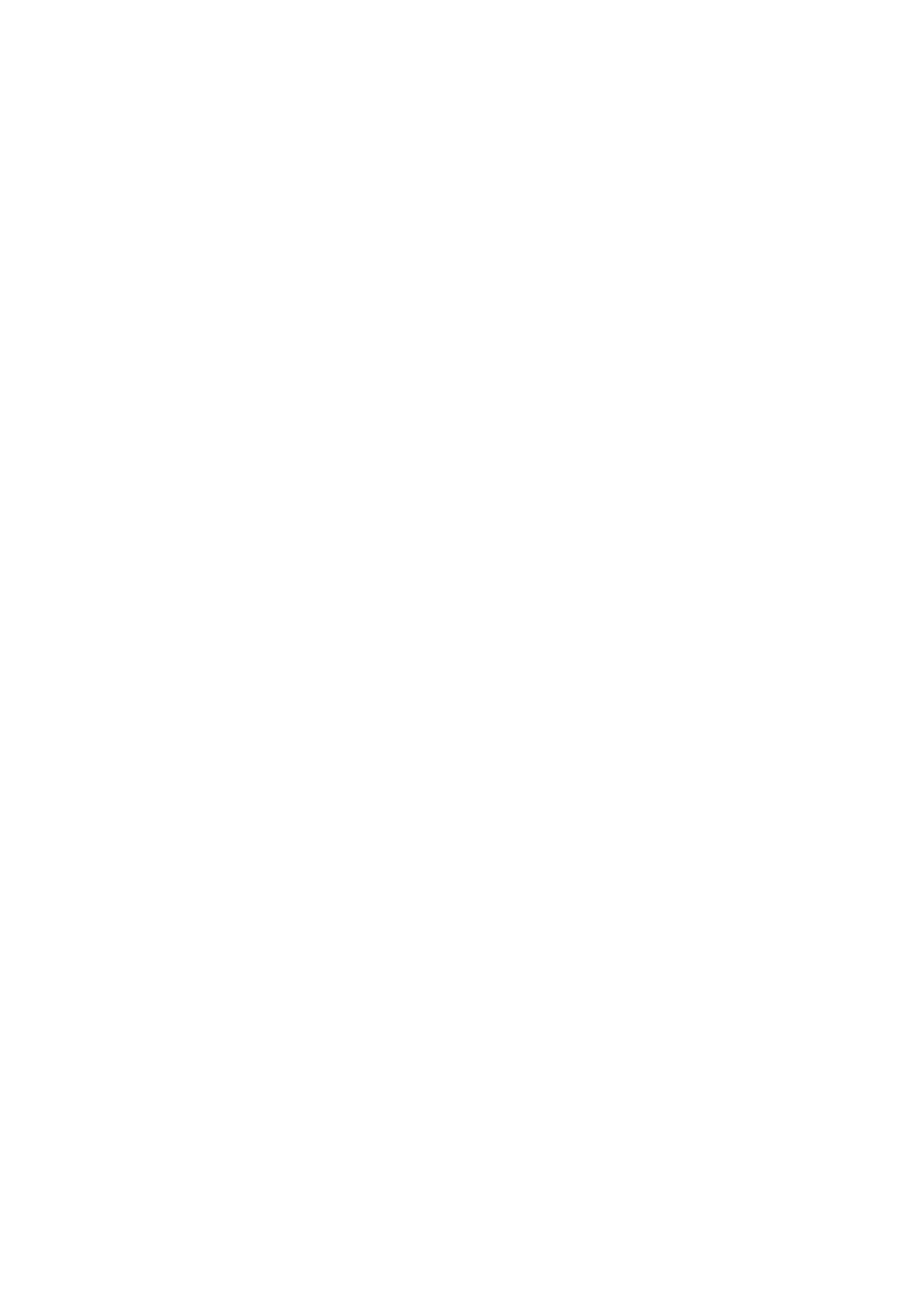# EUROPEAN STANDARD NORME EUROPÉENNE EUROPÄISCHE NORM

# **EN 14163:2001/AC**

February 2006 Février 2006 Februar 2006

**ICS** 75.200; 25.160.10

English version Version Française Deutsche Fassung

Petroleum and natural gas industries - Pipeline transportation systems - Welding of pipelines (ISO 13847:2000 modified)

Industries du pétrole et du gaz naturel - Conduites pour systèmes de transport - Soudage des conduites (ISO 13847:2000 modifiée)

Erdöl- und Erdgasindustrien - Rohrleitungstransportsysteme - Schweißen von Rohrleitungen (ISO 13847:2000 modifiziert)

This corrigendum becomes effective on 1 February 2006 for incorporation in the official German and English versions of the EN.

Ce corrigendum prendra effet le 1 février 2006 pour incorporation dans les versions officielles allemande et anglaise de la EN.

Die Berichtigung tritt am 1.Februar 2006 zur Einarbeitung in die offizielle Deutsche und Englische Fassung der EN in Kraft.



EUROPEAN COMMITTEE FOR STANDARDIZATION COMITÉ EUROPÉEN DE NORMALISATION EUROPÄISCHES KOMITEE FÜR NORMUNG

**Management Centre: rue de Stassart, 36 B-1050 Brussels**

© 2006 CEN All rights of exploitation in any form and by any means reserved worldwide for CEN national Members. Tous droits d'exploitation sous quelque forme et de quelque manière que ce soit réservés dans le monde entier aux membres nationaux du CEN. Alle Rechte der Verwertung, gleich in welcher Form und in welchem Verfahren, sind weltweit den nationalen Mitgliedern von CEN vorbehalten.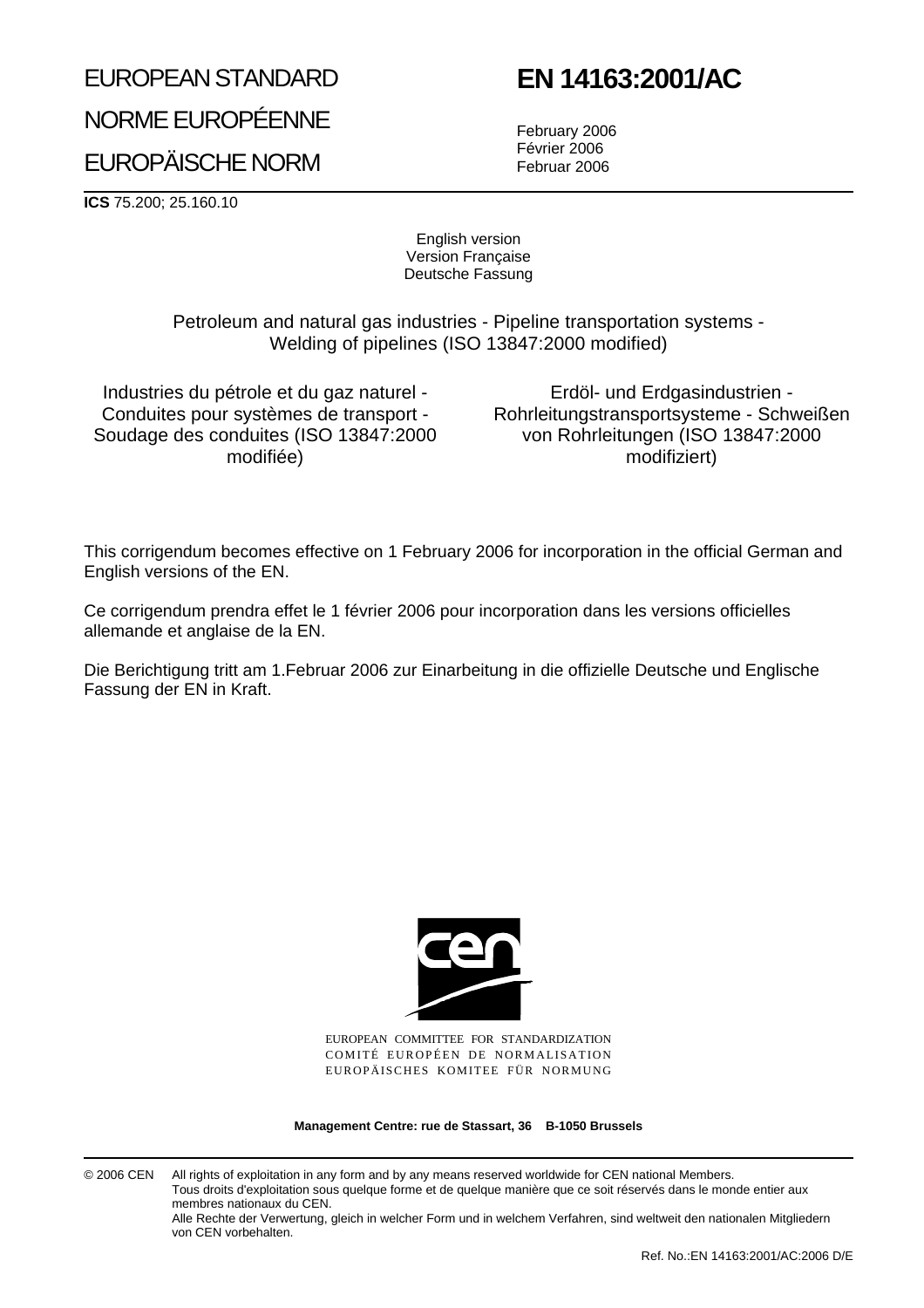### **English version**

**Table 1** In the fifth row of Table 1, second column, under Extent of inspection/testing, replace "1 specimen" with "2 specimens" for macro-examination, in accordance with the text of 5.4.3.6

### **Deutsche Fassung**

**Tabelle 1** In der fünften Zeile der Tabelle, zweite Spalte, unter Umfang der Inspektion/Prüfung ist entsprechend dem Text von 5.4.3.6 bei der Makroprüfung "1 Probestab" durch "2 Probestäbe" zu ersetzen.